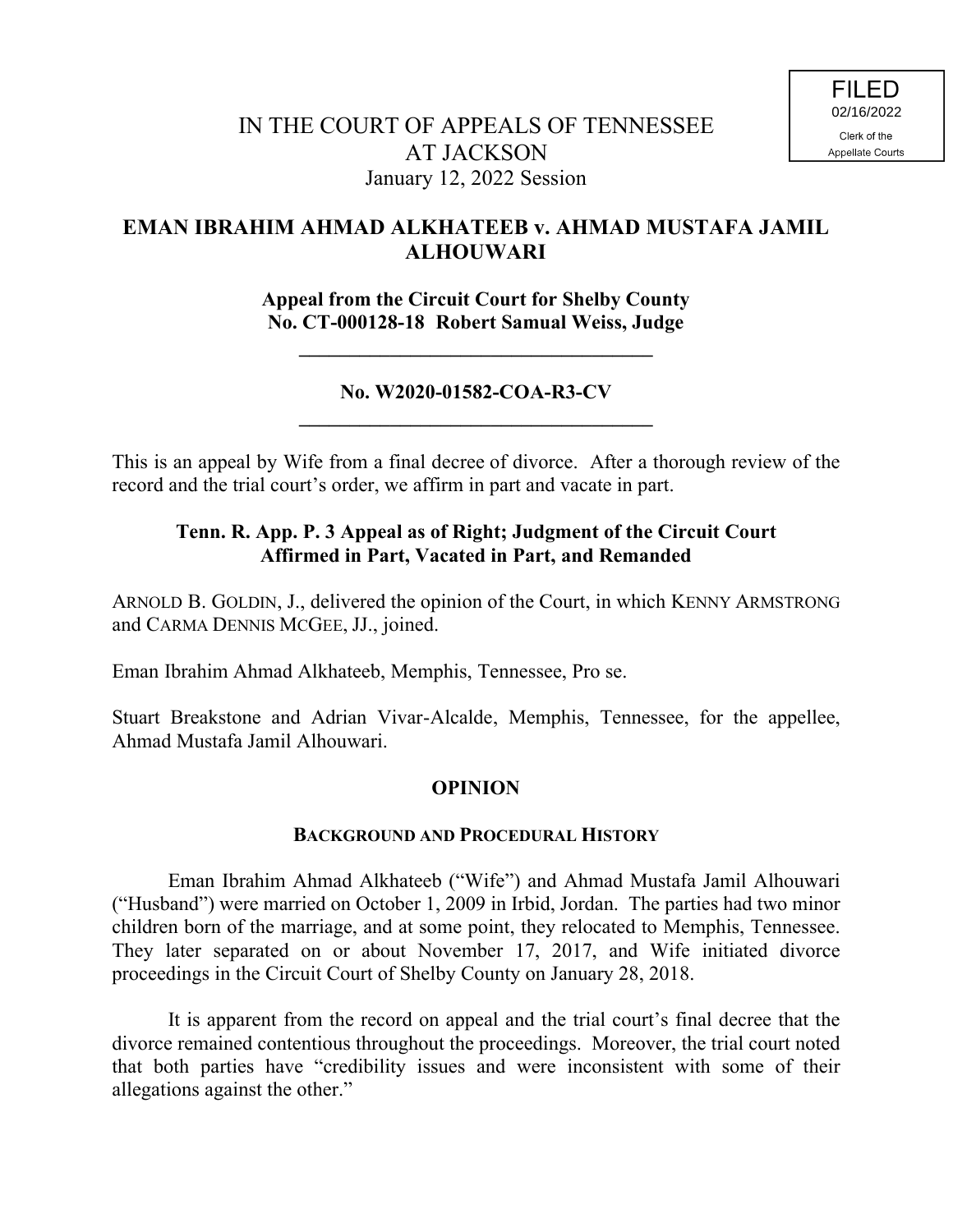In the final decree of divorce, entered November 6, 2020, the trial court granted Wife a divorce on the ground of inappropriate marital conduct based upon Husband's admitted infidelity. It further found that neither party owned any real property, a pension, retirement, or 401(k), and permitted each party to retain the personal property in their possession. It deemed Wife responsible for her student loans and any other debts in her name and held Husband "harmless for same." It further ordered Husband to pay Wife transitional alimony in the amount of \$790.00 per month for twelve months beginning on December 1, 2020. Pursuant to the parenting plan attached to the final decree, Mother was named the primary residential parent with 295 days of parenting time, while Father was awarded 70 days. Because Wife had enrolled the parties' children in TennCare, the trial court did not make a determination as to permanent child support and transferred that determination to the Juvenile Court. Finally, the trial court found that each party was to be responsible for their own attorney's fees. This appeal followed.

#### **ISSUES PRESENTED**

In her brief, Wife raises several issues on appeal, which have been restated as follows:

- 1. Whether the trial court erred in awarding Husband shared parenting time despite his purported violation of the trial court's order on the parties' temporary parenting plan.
- 2. Whether the trial court erred in awarding Wife only \$710.00 a month in child support.
- 3. Whether the trial court erred in not awarding Wife permanent alimony.
- 4. Whether the trial court erred in not awarding Wife one of Husband's vehicles.
- 5. Whether the trial court erred in not awarding Wife attorney's fees.

Husband raises two separate issues on appeal, which we have condensed into a single issue as follows:

1. Whether Wife has waived the issues raised in her appeal due to the procedural deficiencies in her brief and in the record on appeal.

### **DISCUSSION**

## *Whether Wife's Appeal Should be Analyzed on the Merits*

At the outset, we address Husband's threshold issue as to whether the procedural deficiencies contained in Wife's brief are such that they warrant a finding of waiver of her issues on appeal.

"Parties who decide to represent themselves are entitled to fair and equal treatment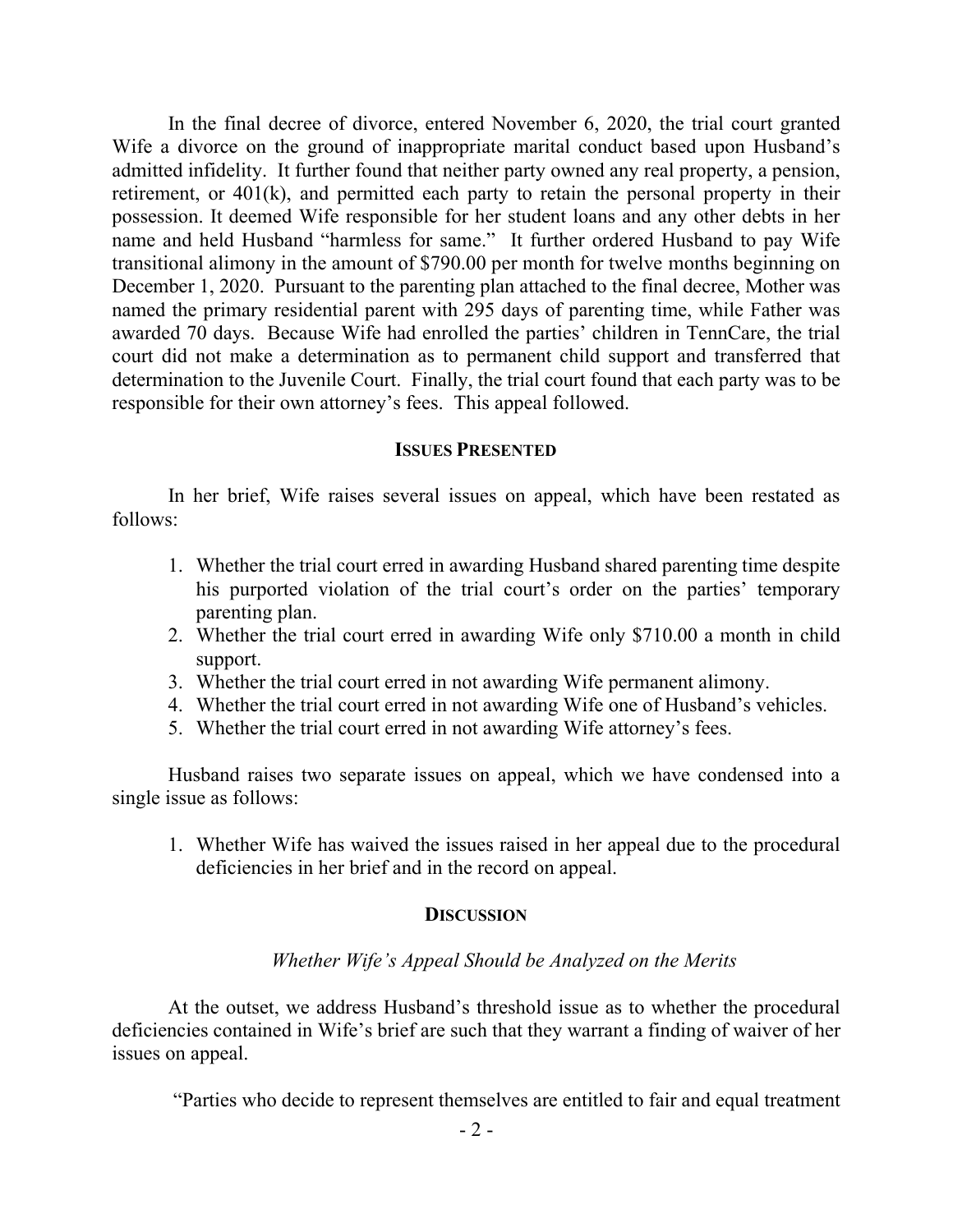by the courts." *Young v. Barrow*, 130 S.W.3d 59, 62 (Tenn. Ct. App. 2003) (citing *Whitaker v. Whirlpool Corp.*, 32 S.W.3d 222, 227 (Tenn. Ct. App. 2000); *Paehler v. Union Planters Nat'l Bank, Inc.*, 971 S.W.2d 393, 396 (Tenn. Ct. App. 1997)). Although courts should "take into account that many pro se litigants have no legal training and little familiarity with the judicial system," *id.* at 62-63 (citing *Irvin v. City of Clarksville*, 767 S.W.2d 649, 652 (Tenn. Ct. App. 1988)), they "must also be mindful of the boundary between fairness to a pro se litigant and unfairness to the pro se litigant's adversary." *Id.* at 63. Therefore, pro se litigants are not excused "from complying with the same substantive and procedural rules that represented parties are expected to observe." *Id.* (citing *Edmundson v. Pratt*, 945 S.W.2d 754, 755 (Tenn. Ct. App. 1996)). Still, "pro se litigants who are untrained in the law" are given a "certain amount of leeway in drafting their pleadings and briefs." *Id.* (citing *Whitaker*, 32 S.W.3d at 227; *Paehler*, 971 S.W.2d at 397). As such, those papers prepared by pro se litigants are measured "using standards that are less stringent than those applied to papers prepared by lawyers." *Id.* (citing *Hughes v. Rowe*, 449 U.S. 5, 9-10 (1980); *Baxter v. Rose*, 523 S.W.2d 930, 939 (Tenn. 1975); *Winchester v. Little*, 996 S.W.2d 818, 824 (Tenn. Ct. App. 1998)).

Here, Husband points out various deficiencies contained in Wife's brief. Primarily, he notes Wife's failure to make appropriate references to the record throughout her brief, as required by Rule 27(a)(7)(A) of the Tennessee Rules of Appellate Procedure and Rule 6 of the Rules of the Court of Appeals of Tennessee. Husband requests that this Court find that the deficiencies are such that Wife's issues are deemed waived.

Based upon our review of Wife's brief on appeal, we agree with Husband that there are certainly deficiencies in that Wife makes only minimal citations to the record in the argument section of her brief. Nevertheless, we also "recognize[] the admonition in Tenn. R. App. P. 1 that the appellate rules should be construed to afford all parties a hearing on the merits." *Irvin*, 767 S.W.2d at 653. As such, "there are times when this Court, 'using its discretion afforded it under [Rule 2 of the Tennessee Rules of Appellate Procedure] may waive the briefing requirements to adjudicate the issues on their merits.'" *Kirby Parkway Prof'l Condo. Ass'n Inc. v. Cindy-Jarvis Ltd. LP*, No. W2019-02280-COA-R3-CV, 2020 WL 7786952, at \*2 (Tenn. Ct. App. Dec. 30, 2020) (quoting *Chiozza v. Chiozza*, 315 S.W.3d 482, 489 (Tenn. Ct. App. 2009)). Here, we will endeavor to address the merits of Wife's appeal, although we note there are some matters discussed herein in which Wife's noncompliance with applicable briefing rules thwarts our review, and there are other instances in which the trial court's absence of appropriate findings prevents review.<sup>1</sup>

<sup>&</sup>lt;sup>1</sup> Although we are generally proceeding with the merits of Wife's appeal under the particular facts of this case, litigants should not construe our decision to do so as indicating "that we will be as forgiving of these deficiencies in the future." *See Davis v. Tenn. Bd. of Water Quality, Oil, & Gas*, No. W2016-00870- COA-R3-CV, 2017 WL 4621307, at \*3 (Tenn. Ct. App. Oct. 16, 2017).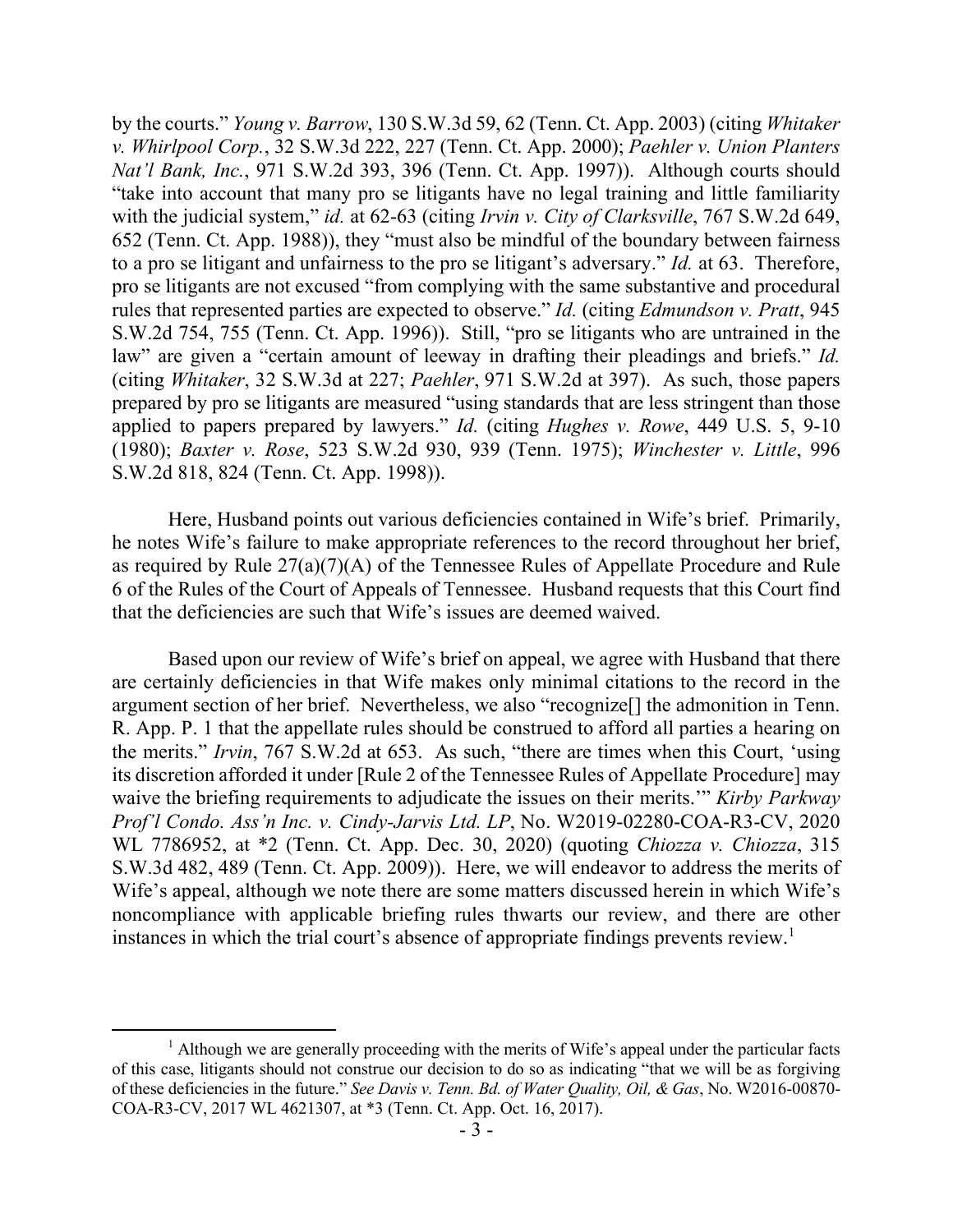## *Whether the Trial Court Erred in Awarding Husband Parenting Time*

Wife's first issue on appeal concerns her contention that the trial court erred in awarding Husband parenting time. Specifically, Wife argues that Husband continuously violated the parties' prior temporary parenting plan and did not exercise his parenting time for several consecutive months. As a result, in her view, Husband was not entitled to any parenting time.

"A trial court's decision regarding parenting time is reviewed under the deferential abuse of discretion standard[.]" *In re Grace N.*, No. M2014-00803-COA-R3-JV, 2015 WL 2358630, at \*3 (Tenn. Ct. App. May 14, 2014). Under this standard,

[t]rial courts have broad discretion to fashion parenting plans that best serve the interests of the children. Tenn. Code Ann.  $\S$  36-6-101(a)(2)(A) (Supp. 2004). **They must, however, base their decisions on the evidence presented to them and upon the proper application of the relevant principles of law.** *D v. K*, 917 S.W.2d 682, 685 (Tenn. Ct. App. 1995). While we are reluctant to second-guess a trial court's decisions regarding a parenting plan, see *Adelsperger v. Adelsperger*, 970 S.W.2d 482, 485 (Tenn. Ct. App. 1997), we will not hesitate to do so if we conclude that the trial court's decision is not supported by the evidence, that the trial court's decision rests on an error of law, or that the child's interests will be best served by another parenting arrangement. *Eldridge v. Eldridge*, 42 S.W.3d 82, 85 (Tenn. 2001); *Steen v. Steen*, 61 S.W.3d at 328; *Placenia v. Placenia*, 3 S.W.3d 497, 499 (Tenn. Ct. App. 1999).

*Shofner v. Shofner*, 181 S.W.3d 703, 716 (Tenn. Ct. App. 2004) (emphasis added). Here, the parenting plan ordered by the trial court was attached to the final decree of divorce and signed by the trial judge. However, we note that the final decree contains no consideration or discussion of the parenting plan or the factual and legal basis upon which the trial court made its decision concerning its contents. Moreover, there are no findings indicating whether the parenting plan was in the best interests of the children. *See Johnson v. Johnson*, No. E2012-02618-COA-R3-CV, 2013 WL 5373064, at \*5 (Tenn. Ct. App. Sept. 23, 2013) ("Subject to a child's best interest, a trial court has the authority to enter its own parenting plan.").

Rule 52.01 of the Tennessee Rules of Civil Procedure states, in pertinent part, that:

In all actions tried upon the facts without a jury, the court shall find the facts specifically and shall state separately its conclusions of law and direct the entry of the appropriate judgment.

Tenn. R. Civ. P. 52.01. In *Gooding v. Gooding*, 477 S.W.3d 774, 782 (Tenn. Ct. App.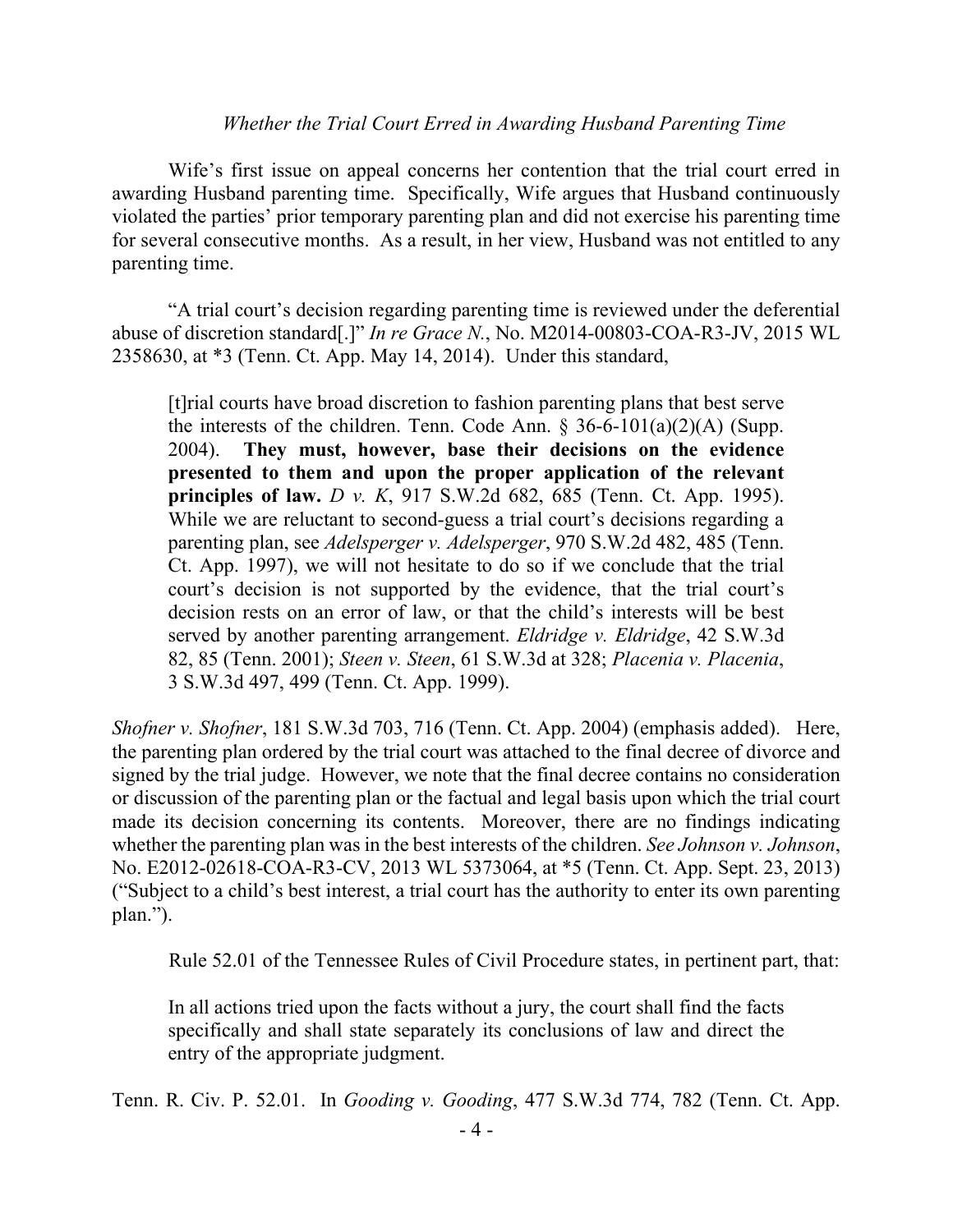2015), this Court noted that Rule 52.01's requirements "'afford[] a reviewing court a clear understanding of the basis of a trial court's decision,' and in the absence of findings of fact and conclusions of law, 'this court is left to wonder on what basis the court reached its ultimate decision.'" (quoting *In re Estate of Oakley*, No. M2014-003410-COA-R3-CV, 2015 WL 572747, at \*10 (Tenn. Ct. App. Feb. 10, 2015)). Although there is no bright-line test in determining whether a trial court's factual findings are sufficient, generally, "the findings of fact must include as much of the subsidiary facts as is necessary to disclose to the reviewing court the steps by which the trial court reached its ultimate conclusion on each factual issue." *Id.* (quoting *In re Estate of Oakley*, 2015 WL 572747, at \*11). As such, despite Husband's contention that "there is a conclusive presumption that a trial court's findings of fact are correct when no transcript or statement of the evidence is filed," as is the case here, "when the trial court does not make specific findings of fact, no presumption of correctness arises because 'there was nothing found as a fact which we may presume correct.'" *Id.* (quoting *Brooks v. Brooks*, 992 S.W.2d 403, 405 (Tenn. 1999)). "Because 'discretionary decisions must take the applicable law and the relevant facts into account,' our deference to a trial court's discretionary decision for which Rule 52.01 compliance is required may abate when the record does not reveal which legal principles and facts the trial court relied upon in making its decision." *Id.* (internal citations omitted). This Court was presented with a similar situation in *Hardin v. Hardin*, No. W2012-00273-COA-R3- CV, 2012 WL 6727533, at \*2-4 (Tenn. Ct. App. Dec. 27, 2012), wherein the trial court, in determining whether a material change in circumstances had occurred,<sup>2</sup> failed to make findings of fact consistent with Rule 52.01 regarding the best interest of the child at issue. Specifically, we noted that:

The trial court made no finding as to best interest in this case, nor does its order reflect that the trial court considered any of the applicable factors in ruling that Father should be named primary residential parent of the child. **This omission is in clear contravention of the trial court's duty to make findings of fact and conclusions of law pursuant to Rule 52.01, as well as its duty to "consider all applicable factors" when making a best interest determination**.

*Id. at \*3* (quoting *Murray v. Murray*, No. M2009-01576-COA-R3-CV, 2010 WL 3852218, at \*8 (Tenn. Ct. App. Sept. 28, 2010) (emphasis added)).

Here, we cannot afford the trial court's ordered parenting plan any presumption of correctness because its final decree fails to make any findings that would be sufficient under the requirements of Rule 52.01. In fact, as we stated earlier, the final decree is

 $\overline{a}$ 

<sup>2</sup> Although *Hardin* involved a modification of a parenting plan, this does not obviate here the requirement that the parenting plan be deemed in the best interest of the children. *See* Tenn. Code Ann. § 36-6-404; *Shofner v. Shofner*, 181 S.W.3d 703, 716 (Tenn. Ct. App. 2004) (noting that parenting plans "should be used to advance the children's best interests by placing them in an environment that best serves their physical and emotional needs").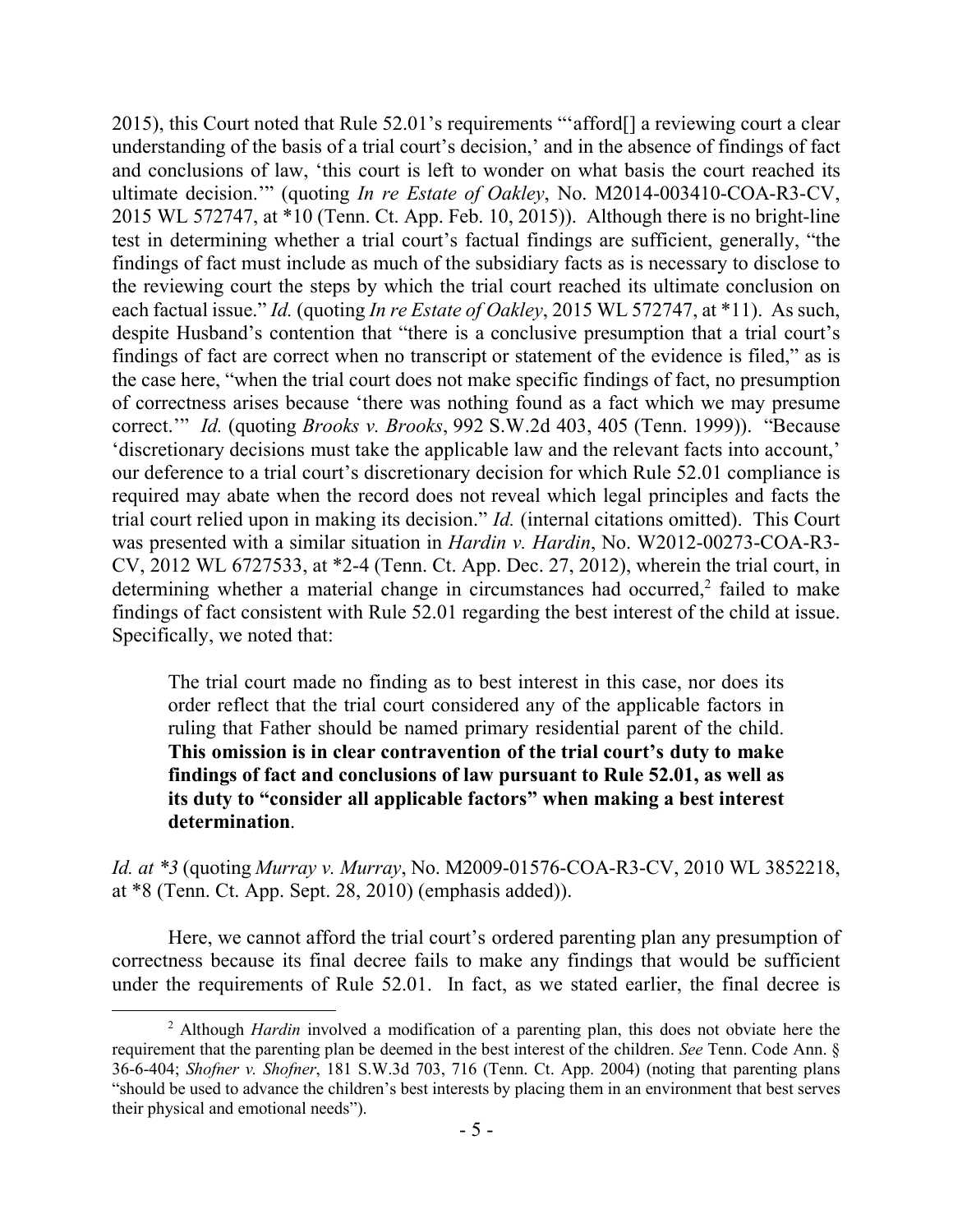entirely silent as to the parenting plan. These "'[d] iscretionary choices are not left to a court's inclination, but to its judgment; and its judgment is to be guided by sound legal principles.'" *In re Noah J.*, No. W2014-01778-COA-R3-JV, 2015 WL 1332665, at \*5 (Tenn. Ct. App. Mar. 23, 2015) (quoting *State v. Lewis*, 235 S.W.3d 136, 141 (Tenn. 2007)). Because the trial court failed to make any findings concerning the parenting plan, we cannot determine whether it applied an incorrect legal standard or relied on reasoning that caused an injustice, as we are uncertain as to what legal standard or reasoning the court applied. *See id.* (citing *Halliday v. Halliday*, No. M2011-01892-COA-R3-JV, 2012 WL 5462839, at \*4 (Tenn. Ct. App. Dec. 6, 2012)).

Based on the inadequacies found in the trial court's order as it pertains to the parties' parenting plan, we vacate the final decree entered by the trial court, insofar as it pertains to the parenting plan, and remand the matter for the entry of an order with appropriate findings of fact and conclusions of law. In remanding this matter to the trial court, we note that:

"[E]vents and lives have not stood still while this custody dispute has been in the courts." *Maxwell v. Woodward,* No. M2011–02482–COA–R3–CV, 2013 WL 2420500, at \*22 (Tenn. Ct. App. May 31, 2013) (quoting *Gorski v. Ragains,* No. 01A01–9710–GS–00597, 1999 WL 511451, at \*4 (Tenn. Ct. App. July 21, 1999)). The trial court should remain mindful of this fact. As we have previously explained, "when a trial court is directed to reconsider an issue on remand that involves the circumstances of children and their parents, 'the trial court should endeavor to ascertain and give effect to the parties' actual circumstances[.]'" *Kathryne B.F. v. Michael B.,* No. W2013– 01757–COA–R3–CV, 2014 WL 992110, at \*7 (Tenn. Ct. App. Mar. 13, 2014) (quoting *In re C.W.,* 420 S.W.3d 13, 22 (Tenn.Ct.App.2013)). In this case, the trial court's best interests determination should consider the circumstances of the parties and minor child as they exist as of the date of the hearing on remand.

*Stricklin v. Stricklin*, 490 S.W.3d 8, 19 (Tenn. Ct. App. 2015).

#### *Whether the Trial Court Erred in its Award of Child Support*

Wife's next issue on appeal concerns her contention that the trial court erred in awarding her only \$710.00 a month in child support for the parties' two minor children.

As to the matter of child support in this case, we do not find this issue to be properly before this Court. Notably, in its order, the trial court stated that "[t]he matter of child support has been removed to Juvenile Court as a result of [Wife] putting the minor children on TennCare." It appears that the trial court had previously set a *temporary* child support award of \$710.00 per month in a previous order on Husband's "Petition for Temporary Parenting Plan." This appears to be the award about which Wife is arguing in her brief.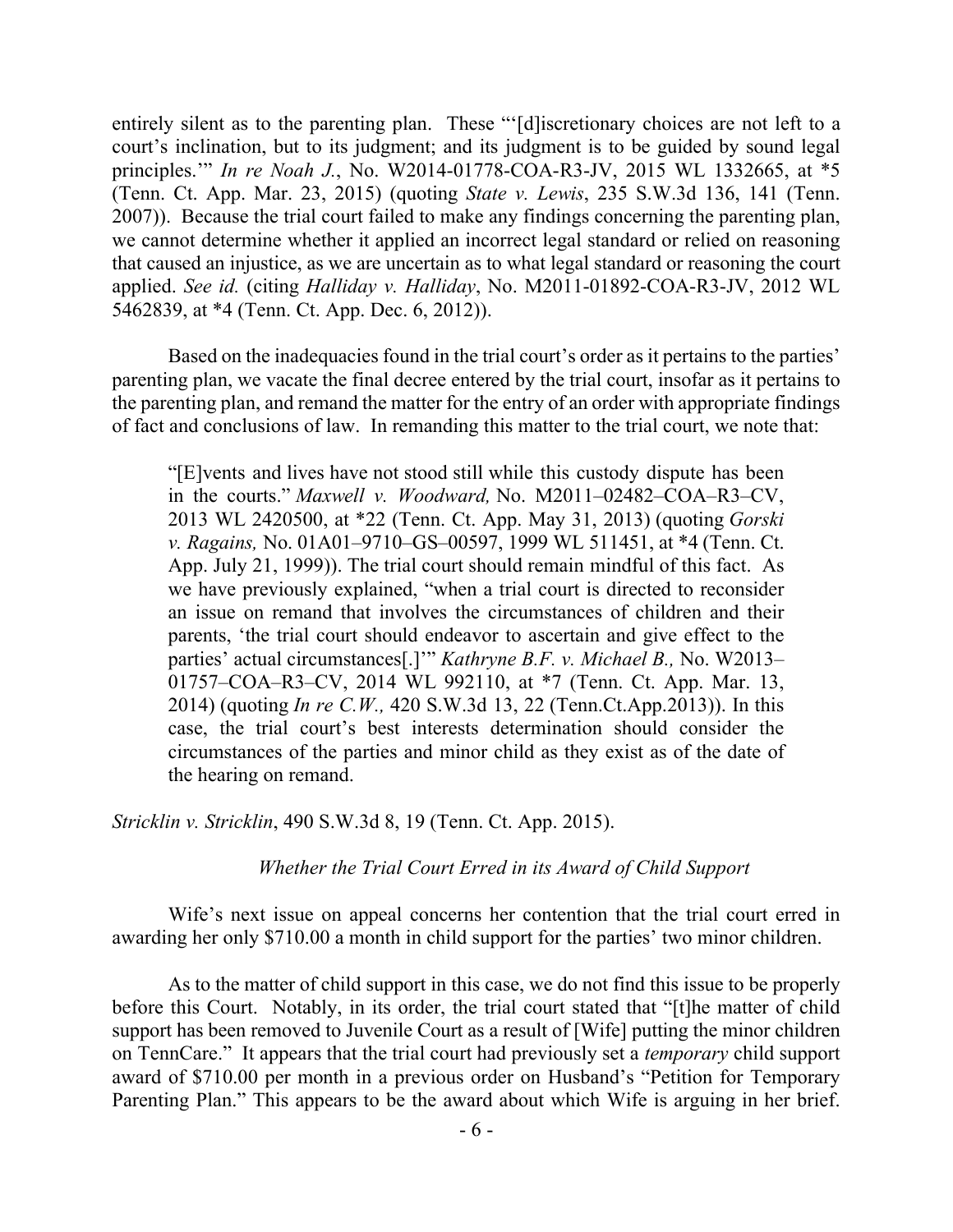This Court in *Crafton v. Roberts*, No. W2015-00048-COA-R3-CV, 2015 WL 9466011, at \*9 (Tenn. Ct. App. Dec. 28, 2015), was presented with a similar situation wherein a father challenged the propriety of the original child support order entered by the trial court in that case. However, this Court determined that it was "without jurisdiction to review the merits of this issue" as the "child support issues were transferred to Juvenile Court after this postdivorce litigation commenced." *Id.* As such, the *Crafton* Court determined that, because it no longer had jurisdiction over the child support matter, it was without jurisdiction to "entertain his grievances within the context of this appeal." We find that the present set of facts warrant a similar finding. Therefore, because the issue of child support was transferred to Juvenile Court prior to the trial court's order, we are without jurisdiction to address the merits of this issue on appeal.<sup>3</sup>

### *Whether the Trial Court Erred in Not Awarding Wife Permanent Alimony*

Wife also argues that the trial court erred when it failed to award her permanent alimony in lieu of the transitional alimony she was awarded.

Tennessee law recognizes that trial courts have "broad discretion to determine whether spousal support is needed and, if so, the nature, amount, and duration of the award." *Gonesewski v. Gonesewski*, 350 S.W.3d 99, 105 (Tenn. 2011) (citing *Bratton v. Bratton*, 136 S.W.3d 595, 605 (Tenn. 2004); *Burlew v. Burlew*, 40 S.W.3d 465, 470 (Tenn. 2001); *Crabtree v. Crabtree*, 16 S.W.3d 356, 360 (Tenn. 2000)). "[A] trial court's decision regarding spousal support is factually driven and involves the careful balancing of many factors." *Id.* (citing *Kinard v. Kinard*, 986 S.W.2d 220, 235 (Tenn. Ct. App. 1998)). Therefore, this Court is "disinclined to second-guess a trial judge's spousal support decision." *Id.* (citing *Kinard*, 986 S.W.2d at 234). Rather, this Court is to "determine whether the trial court applied the correct legal standard and reached a decision that is not clearly unreasonable." *Id.* (citing *Broadbent v. Broadbent*, 211 S.W.3d 216, 220 (Tenn. 2006)).

Here, the trial court ordered Husband to pay Wife \$790.00 a month for twelve months beginning on December 1, 2020, representing transitional alimony. In its order, the trial court stated that it was basing its decision on the factors set forth in Tennessee Code Annotated section  $36-5-121$ .<sup>4</sup> "When a trial court decides a case without a jury, its

 $\overline{a}$ 

 $3$  There are statements in Wife's brief where she appears to acknowledge that the matter has been transferred to Juvenile Court.

 $4$  Tennessee Code Annotated section 36-5-121(i) provides that:

In determining whether the granting of an order for payment of support and maintenance to a party is appropriate, and in determining the nature, amount, length of term, and manner of payment, the court shall consider all relevant factors, including:

<sup>(1)</sup> The relative earning capacity, obligations, needs, and financial resources of each party, including income from pension, profit sharing or retirement plans and all other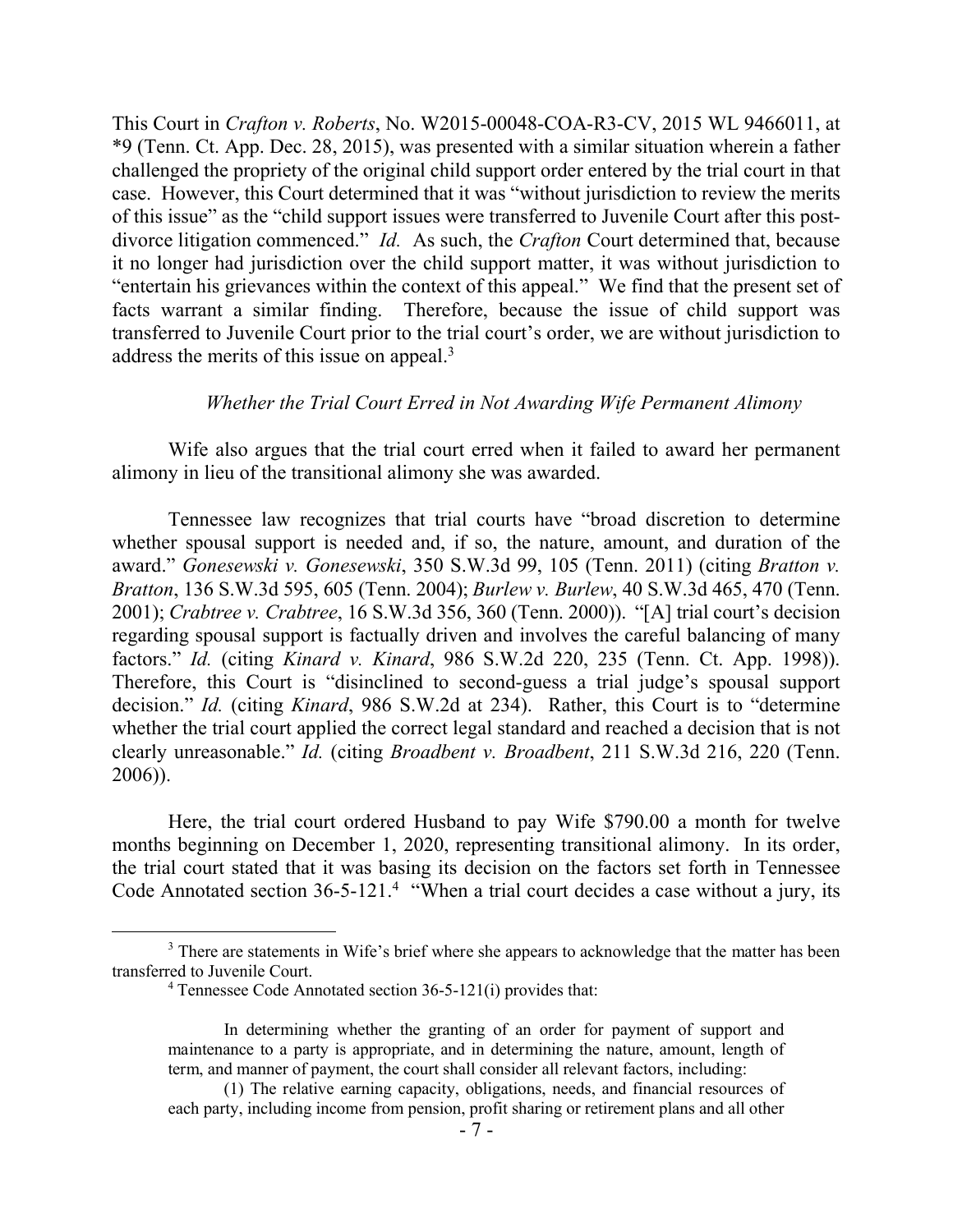findings of fact are presumed to be correct unless the evidence in the record preponderates against them." *Sherrod v. Wix*, 849 S.W.2d 780, 783 (Tenn. Ct. App. 1992) (citing Tenn. R. App. P. 13(d)). Notably, there is neither a transcript nor a statement of the evidence in the record on appeal in this case. "The absence of either a transcript or a statement of the evidence significantly ties the hands of the appellate court." *Hardin*, 2012 WL 6727533, at \*4 (quoting *Chandler v. Chandler*, No. W2010-01503-COA-R3-CV, 2012 WL 2393698, at \*6 (Tenn. Ct. App. June 26, 2012)). "Without an appellate record containing the facts, this court cannot perform a *de novo* review or determine the preponderance of the evidence." *Id.* (citing *Sherrod*, 849 S.W.2d at 783). Therefore, in like situations, we generally "assume that the record, had it been preserved, would have contained sufficient evidence to support the trial court's factual findings." *Sherrod*, 849 S.W.2d at 783 (citing *McDonald v. Onoh*, 772 S.W.2d 913, 914 (Tenn. Ct. App. 1989); *Irvin v. City of Clarksville*, 767 S.W.2d 649, 653 (Tenn. Ct. App. 1987); *Gotten v. Gotten*, 748 S.W.2d 430, 432 (Tenn. Ct. App. 1988)). Unfortunately, as in the earlier parenting time issue, the trial court did not articulate any factual findings relative to the factors in Tennessee Code Annotated section 36-5-121, and Wife's failure to file either a transcript or a statement of the evidence "does not vitiate the trial court's failure to make specific findings of fact and conclusions of law." *Hardin*, 2012 WL 6727533, at \*5.Although "appellate review is sometimes possible in the absence of a transcript or statement of the evidence," such review is made possible only when there exist "appropriate findings of fact and conclusions of law." *Id.* Here, because the trial court has failed to provide findings of fact and conclusions

sources;

<sup>(2)</sup> The relative education and training of each party, the ability and opportunity of each party to secure such education and training, and the necessity of a party to secure further education and training to improve such party's earnings capacity to a reasonable level;

<sup>(3)</sup> The duration of the marriage;

<sup>(4)</sup> The age and mental condition of each party;

<sup>(5)</sup> The physical condition of each party, including, but not limited to, physical disability or incapacity due to a chronic debilitating disease;

<sup>(6)</sup> The extent to which it would be undesirable for a party to seek employment outside the home, because such party will be custodian of a minor child of the marriage;

<sup>(7)</sup> The separate assets of each party, both real and personal, tangible and intangible;

<sup>(8)</sup> The provisions made with regard to the marital property, as defined in § 36-4- 121;

<sup>(9)</sup> The standard of living of the parties established during the marriage;

<sup>(10)</sup> The extent to which each party has made such tangible and intangible contributions to the marriage as monetary and homemaker contributions, and tangible and intangible contributions by a party to the education, training or increased earning power of the other party;

<sup>(11)</sup> The relative fault of the parties, in cases where the court, in its discretion, deems it appropriate to do so; and

<sup>(12)</sup> Such other factors, including the tax consequences to each party, as are necessary to consider the equities between the parties.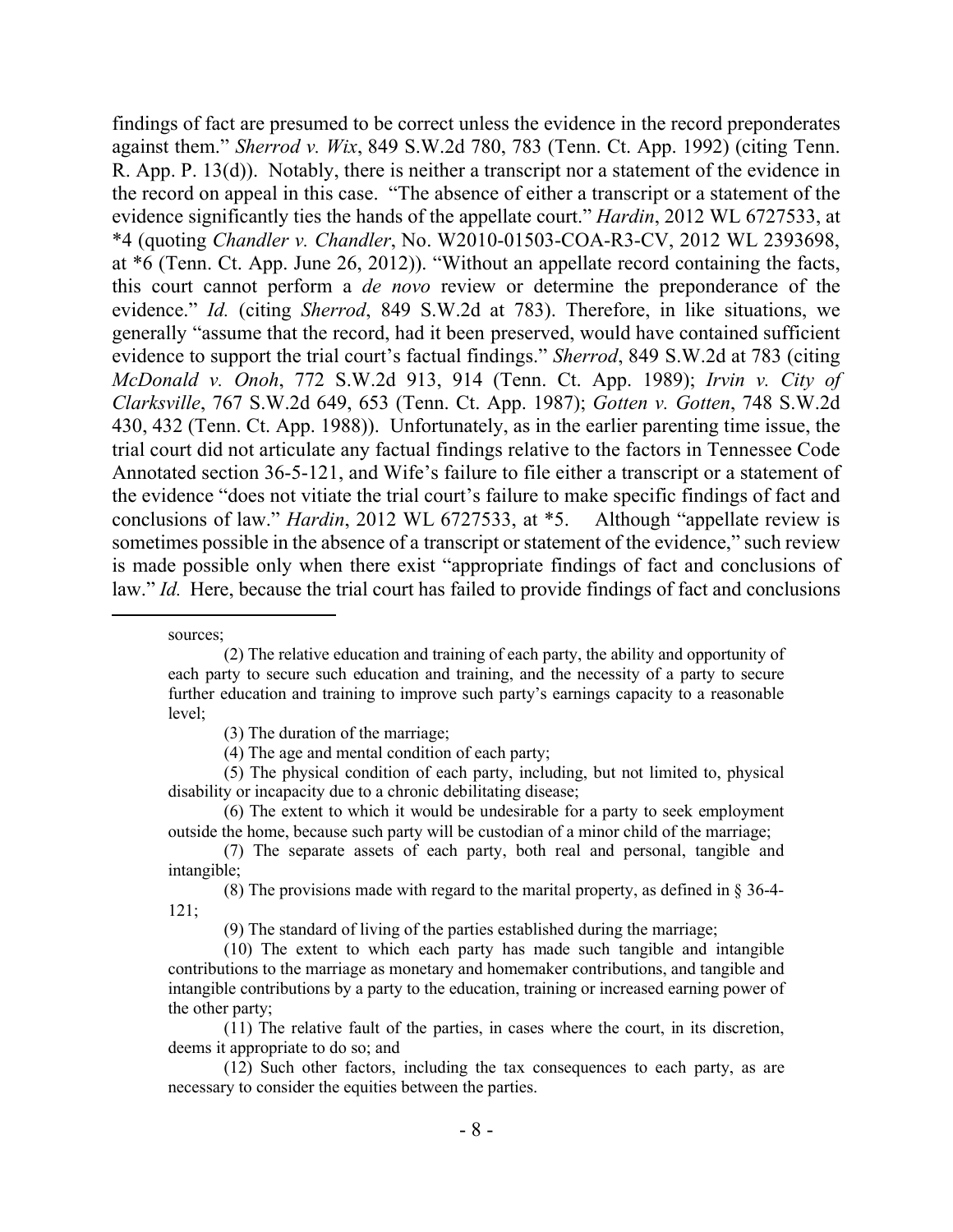of law in its final decree, we are unable to facilitate appellate review. As such, we vacate the final decree as it pertains to the award of alimony and remand for the entry of an order with adequate findings of fact and conclusions of law in compliance with Rule 52.01.

### *Whether the Trial Court Erred in Not Awarding Wife One of Husband's Vehicles*

Wife's next issue on appeal concerns her contention that the trial court erred in not awarding her one of Husband's vehicles. This issue necessarily implicates Rule 7 of the Rules of the Court of Appeals of Tennessee, which provides in pertinent part that:

In any domestic relations appeal in which either party takes issue with the classification of property or debt or with the manner in which the trial court divided or allocated the marital property or debt, the brief of the party raising the issue shall contain, in the statement of facts or in an appendix, a table[.] . . . This table shall list all property and debts considered by the trial court including: (1) all separate property, (2) all marital property, and (3) all separate and marital debts.

Tenn. Ct. App. R. 7(a). Here, Wife failed to attach any table concerning the property and debts considered by the trial court. Based on Wife's failure to include a table pursuant to Rule 7, we find this issue waived on appeal. *See Smith v. Smith*, No. E2017-00515-COA-R3-CV, 2017 WL 6467153, at \*6 (Tenn. Ct. App. Dec. 18, 2017) ("This Court has repeatedly held that failure to comply with the requirements of Rule 7 waives issues relating to the division of property in a divorce case.").

### *Whether the Trial Court Erred in Not Awarding Wife Attorney's Fees*

Wife's final issue on appeal centers on her notion that the trial court erred when it determined that each party was to be responsible for their own attorney's fees. Specifically, Wife contends that Husband should be responsible for her attorney's fees due to Husband's misconduct and adultery.

"In a divorce case, an award of attorney's fees is treated as an award of alimony *in solido*." *Eldridge v. Eldridge*, 137 S.W.3d 1, 24 (Tenn. Ct. App. 2002) (citing *Kinard*, 986 S.W.2d at 235; *Herrera v. Herrera*, 944 S.W.2d 379, 390 (Tenn. Ct. App. 1996)). The determination as to whether to award attorney's fees is "largely left within the discretion of the trial court and will not be disturbed on appeal unless the trial court clearly abused that discretion." *Id.* (citing *Aaron v. Aaron*, 909 S.W.2d 408, 411 (Tenn. 1995)).

Based on our review of the final decree, the trial court made adequate findings concerning the financial ability of both parties, and said findings do not warrant a determination that the trial court abused its discretion in declining to award Wife attorney's fees. Rather, the record supports that, at the time of the final decree, the parties' gross